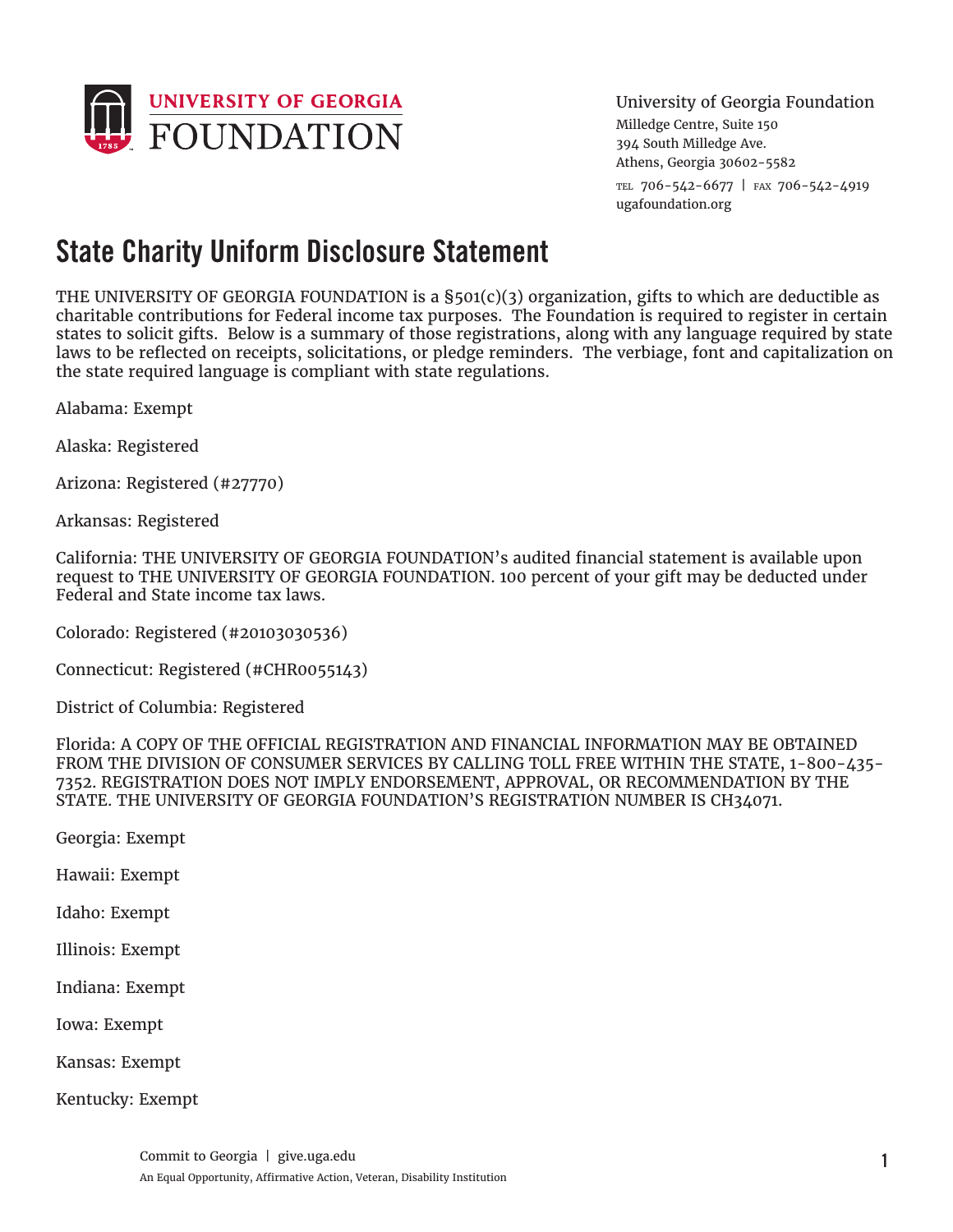## Louisiana: Registered

Maine: Registered (C08736)

Maryland: A copy of THE UNIVERSITY OF GEORGIA FOUNDATION's current financial statement is available on request to THE UNIVERSITY OF GEORGIA FOUNDATION, 394 S. Milledge Avenue, Athens, Georgia (706) 542-6677. For the cost of copies and postage, registration documents, and other information are available from the Maryland Secretary of State.

Massachusetts: Registered (#51581)

Michigan: THE UNIVERSITY OF GEORGIA FOUNDATION's charitable registration number is AG File #CS45063.

Minnesota: 100 percent of your gift may be deducted as a charitable contribution under Federal and state income tax laws.

Mississippi: Exempt

Missouri: Exempt

Montana: Exempt

Nebraska: Exempt

Nevada: Exempt

New Hampshire: Registered (#19019)

New Jersey: INFORMATION FILED WITH THE ATTORNEY GENERAL CONCERNING THIS CHARITABLE SOLICITATION MAY BE OBTAINED FROM THE ATTORNEY GENERAL OF THE STATE OF NEW JERSEY BY CALLING (973) 504-6215. REGISTRATION DOES NOT IMPLY ENDORSEMENT.

New Mexico: Exempt

New York: Upon request, a copy of THE UNIVERSITY OF GEORGIA FOUNDATION'S last annual report filed with the Attorney General is available from THE UNIVERSITY OF GEORGIA FOUNDATION or from the New York State Attorney General's Charities Bureau, Attn: FOIL Officer, Department of State, 120 Broadway, New York, New York 10271.

North Carolina: Exempt

North Dakota: Exempt

Ohio: THE UNIVERSITY OF GEORGIA FOUNDATION, based in Athens, Georgia, is recognized as exempt under section 501(c)(3) of the Internal Revenue Code in a determination letter issued in August 1944.

## Oklahoma: Exempt

Oregon: THE UNIVERSITY OF GEORGIA FOUNDATION, headquartered in Athens, Georgia, is registered with the Charitable Activities Section of the Oregon's Department of Justice. Registration does not indicate endorsement, sanction, or approval of the solicitation or the organization.

## Pennsylvania: Exempt

Rhode Island: Gifts made to THE UNIVERSITY OF GEORGIA FOUNDATION, support the academic purposes of the University of Georgia, including but not limited to, scholarships, fellowships, awards, lectureships, research, teaching and professorships. **<sup>2</sup>**